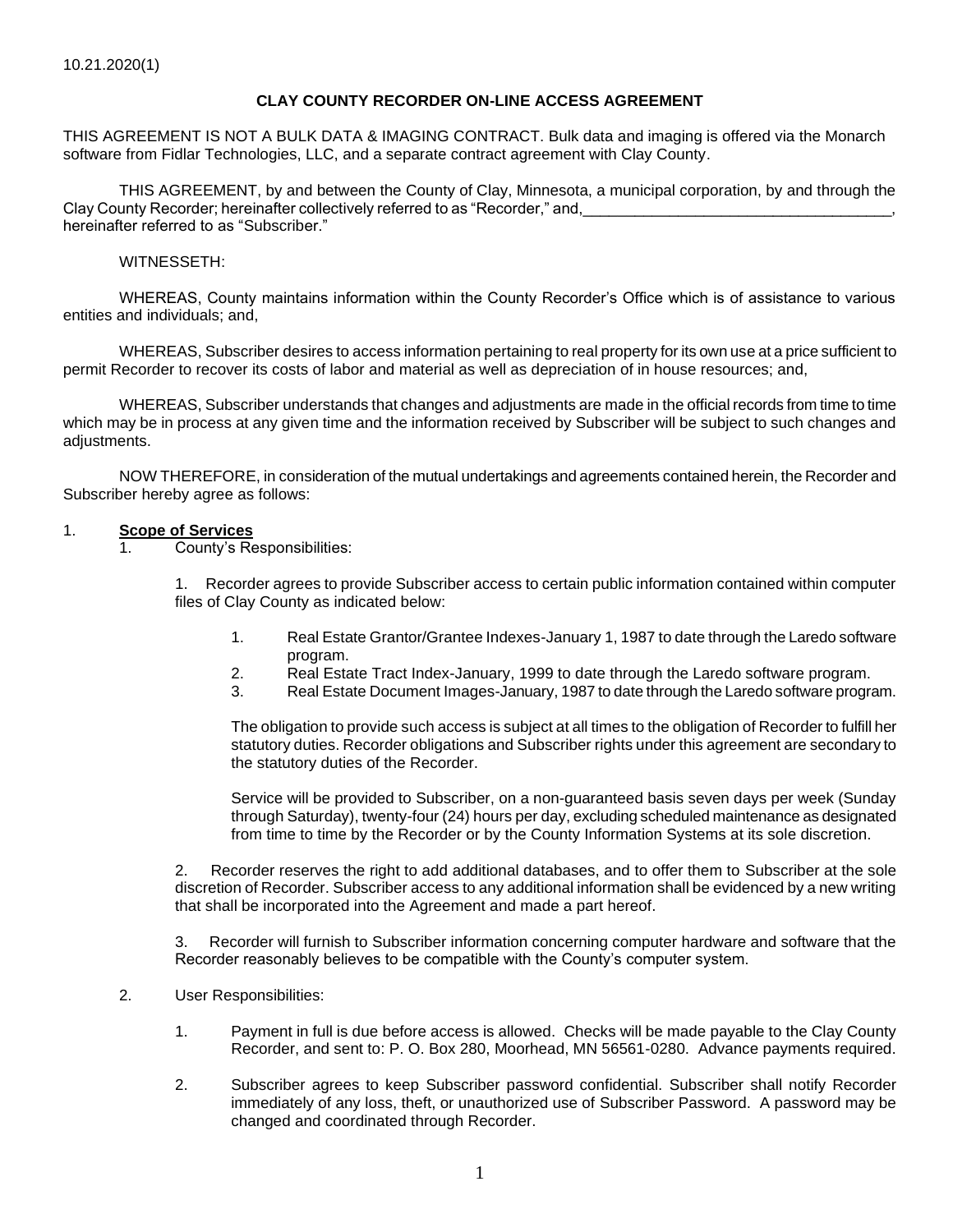- 3. Subscriber shall not in any way enhance, or alter public records accessed, or attempt to do so, or disclose any confidential information contained thereon.
- 4. Subscriber warrants and agrees that Subscriber shall not data scrape/web scrape/data harvest/web harvest or data mine or anything similar to any system used, maintained, or owned by Recorder. A "data scrape/web scrape/data harvest/web harvest or data mining" occurs when a computer program has extracted data from a human-readable output coming from another program. A breach of this section shall result in a revocation of this license. Furthermore, Subscriber agrees that it will not be issued access to Recorder's information for a minimum of one (1) year if this section is violated.

Subscriber agrees that any data scrape/web scrape/data harvest/web harvest or data mining may be viewed as theft and may be punishable under Minnesota Statutes § 609.52 – 609.53, § 609.87 - 609.8913, or any other applicable law.

- 5. Subscriber agrees that it shall not sell, distribute, reproduce, market, or in any way re-use such program information as independent "stand-alone" information without the express written consent of Recorder, and User shall not acquire any proprietary rights to such computer program information.
- 6. Both Recorder and Subscriber agree that it would be impracticable and extremely difficult to ascertain the amount of actual damages caused by material breach of this limitation. Therefore, Recorder and Subscriber agree that, in the event the Subscriber has breached this limitation, Subscriber shall pay to Recorder five thousand dollars (\$5,000) in liquidated damages for each breach. For purposes of this agreement, a breach shall be defined as the sale, distribution, reproduction, marketing, or re-use of any single document. Each document sold, distributed, or reproduced constitutes a separate breach. Recorder and Subscriber further agree that this liquidated damages provision represents reasonable compensation for the loss which would be incurred by Recorder due to any such breach. Subscriber also agrees that nothing in this section is intended to limit the Recorder's right to obtain injunctive and other relief as may be appropriate.

## 2. **Consideration and Terms of Payment**

1. In consideration for Recorder providing User with direct access to Laredo as indicated within this agreement, Subscriber shall pay to Recorder as follows:

|         |                             | County charge to Subscriber Overage charge* |                | Plus per print |
|---------|-----------------------------|---------------------------------------------|----------------|----------------|
| Level 0 | 0-100 minutes               | \$30/m <sub>o</sub>                         | .25 per minute | 0.35           |
| Level I | 101-250 minutes             | \$60/mo                                     | .20 per minute | 0.35           |
|         | Level II 251-1000 minutes   | \$110/mol                                   | .15 per minute | 0.35           |
|         | Level III 1001-3000 minutes | \$220/mo                                    | .12 per minute | 0.35           |
|         | Level IV 3001-6000 minutes  | \$330/mo                                    | .10 per minute | 0.35           |
| Level V | Unlimited                   | \$550/mo                                    |                | 0.35           |
|         |                             |                                             |                |                |

\* Overage charge - Per minute charge for each minute over the plan that was originally signed-up for.

#### Monthly fees are not prorated

Only one person can use the password at a time. If additional passwords are needed, additional fees will be imposed.

Upon receipt of initial payment, Subscriber will be given a password.

The Subscriber will determine which level of the plan will fit their needs. A Subscriber can move up a level at any time but can only move down at the beginning of a new calendar quarter (January 1, April 1, July 1, or October 1).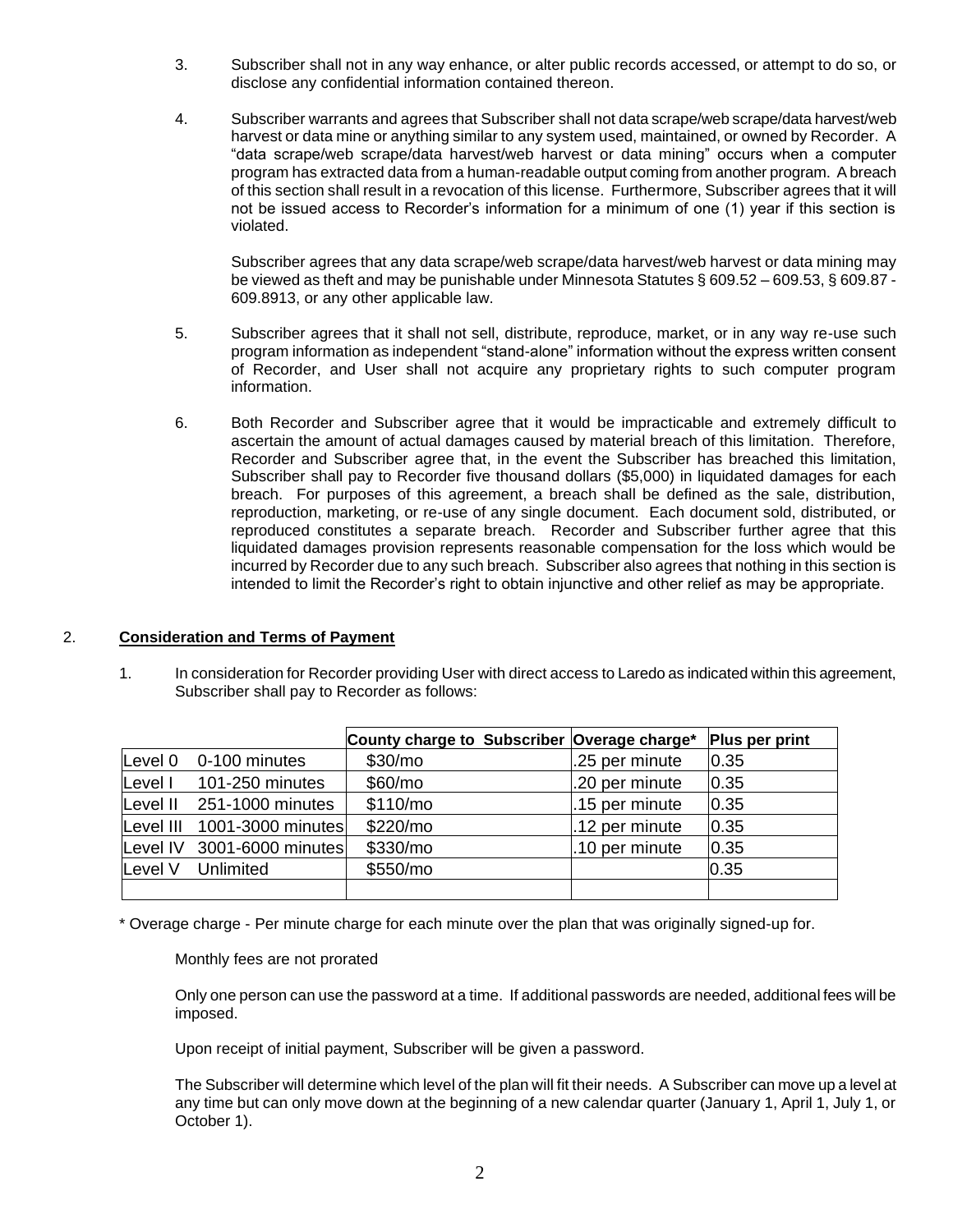#### 3. **Effective Date of Agreement**

This agreement shall be effective upon the signature date of both parties.

#### 4. **Terms of Agreement**

The term of this agreement shall commence as of the first day of \_\_\_\_\_\_\_\_\_\_\_\_\_\_\_, 20\_\_\_(year) and shall terminate as of the last day of December, 20\_\_\_\_(year).

If during the term of this agreement, the Clay County Board of Commissioners fails to appropriate sufficient funds to carry out Recorder obligations under this agreement, this agreement shall be automatically terminated as of the date funds are no longer available and without further notice of any kind to Subscriber.

Contract renewal will be determined at the sole discretion of the Recorder from time to time with written notice to the Subscriber. If Subscriber chooses not to renew under the new contract, Subscriber previous contract will be terminated without further notice.

### 5. **Limitation**

The index is not construed to be true and complete; rather it is a working copy subject to error, omission and future modification.

Recorder does not warrant the correctness or validity of the computer records. Additionally, there are no warranties, guarantees or representations as to the suitability of the information for Subscriber purposes, or that use of the program or information will be without defect. (No consultations or advice is provided with records accessed.)

Recorder does not warrant or guarantee the performance of the main computer system, the telephone lines, or any equipment in connection or in association with either or both of the foregoing. Recorder shall have no obligation or liability whatsoever concerning any aspect of the telephone lines, including, without limitation, the installation, deinstallation, repair, operation, malfunctioning, maintenance, implication or circumstances regarding injury to personal property and/or signal/data transmission quality or deficiencies.

### 6. **Consequential, Incidental, Special or Indirect Damages**

In no event will Recorder be liable to Subscriber or anyone else for any consequential, incidental, special or indirect damages including, but not limited to, monetary losses incurred from inconvenience, delay or loss of the use of the service.

It is agreed that nothing contained in this Agreement is intended or should be construed as creating the relationship of co-partner, joint ventures, or an association with the Recorder and Subscriber. Neither Subscriber, nor its employees, agents, subcontractors or representatives shall be considered employees, agents or representatives of Recorder.

#### 7. **Inability to Access Data**

Subscriber agrees Recorder shall not be liable for any delay or inability to access the computer data directly or indirectly, caused by or resulting from strikes, labor troubles, accidents, fire, flood, breakdowns, war, riot, civil commotion, lack of material, delays of transportation, acts of god or other causes beyond reasonable control of Subscriber and Recorder.

#### 8. **Data Practices**

Recorder provides data to Subscriber for the public benefit as defined in Minn. Stat. 13.85. Recorder and Subscriber and their agents and employees agree to abide by the provisions of the Minnesota Government Data Practices Act, Minnesota Statutes Chapter 13, as amended, and Minnesota Rules promulgated pursuant to Chapter 13.

# 9. **Subcontractors or Assignments**

Subscriber shall not subcontract any computer data access rights of Subscriber made available under this Agreement, nor assign the Agreement without the prior written approval of Recorder. This agreement shall not be construed to either authorize or prevent the User from making duplicates or copies of any material received pursuant to this agreement and any such copies or duplicates so made by Subscriber shall be at Subscriber's risk and expense and EXCLUSIVELY for Subscribers sole use. Subscriber may NOT wholesale or retail copies of any materials received nor provide them free of charge to any person, firm, company, association, corporation, business, partnership or any other individual or entity of any nature whatsoever.

## 10. **Termination**